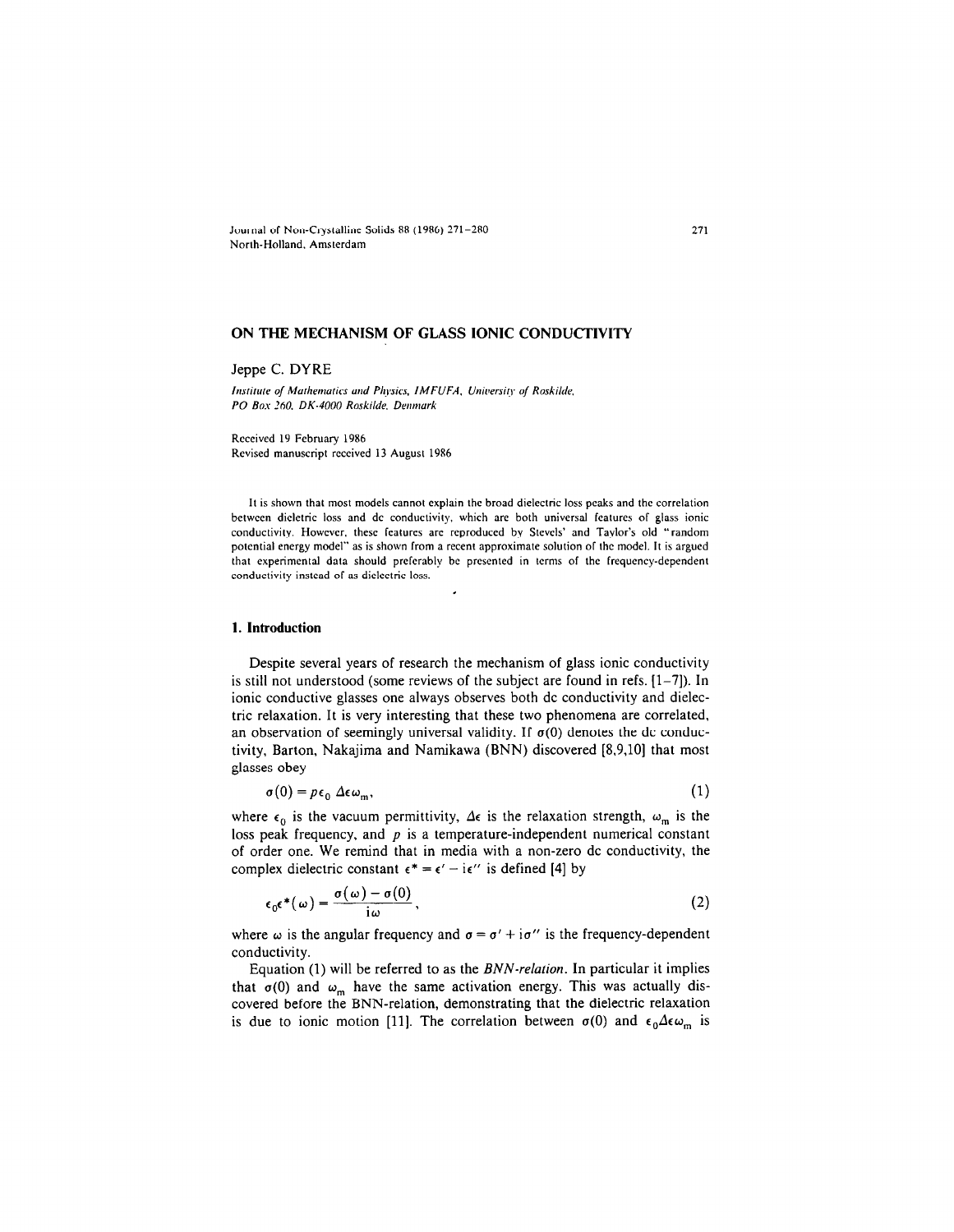

verai giass:  $2\pi f_m = \omega_m$ .

exammed for several glasses in rig. I which is reproduced from ref. [9]. It is clear that most glasses have a  $p$ -value of order one. The BNN-relation is thus experimentally very well-founded.  $S$  is little downtown provided.

I nere is little doubt that the BNN-relation provides a key to a deepe understanding of ionic conductivity in glasses. Another observation of general validity is the very broad dielectric loss peaks. In this paper it will be shown that most current models for the BNN-relation are inconsistent with broad loss peaks. In contrast, one of the oldest and simplest models works much better. This is Stevels' and Taylor's "random potential energy model" [2,12]. In this model, the loss peak frequency is simply the minimum ion jump frequency and the proportionality between  $\sigma(0)$  and  $\omega_m$  therefore becomes physically obvious.

# 2. Critique of current models for the BNN-relation

Tomozawa has reviewed the most important models for the BNN-relation [1]. Three models predict simple Debye relaxation, namely Isard's, Charles'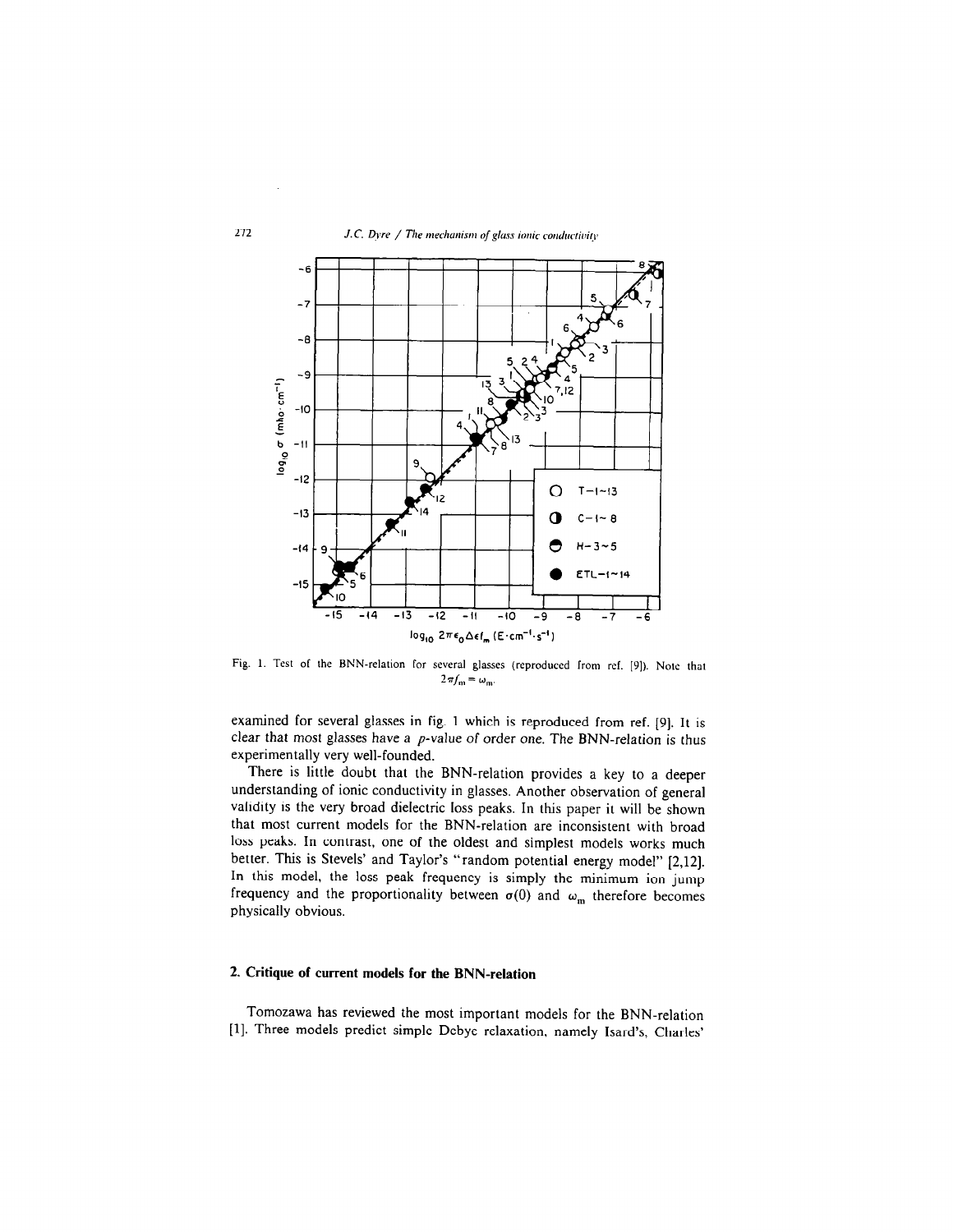and Nakajima's model. In Isard's model the dielectric relaxation is assumed to be due to glass inhomogeneities which may derive e.g. from phase separation. If the different phases have different dc conductivity. dielectric relaxation of the bulk glass will result [13]. In Charles' model of alkali ionic conductivity in oxide glasses. the dielectric relaxation is due to defect jumps where a defect is defined as a non-bridging oxygen atom surrounded by two alkali ions [14]. Finally, Nakajima has proposed a model for the BNN-relation which assumes that the ions are forced to follow certain random zig-zag paths frozen in the glass [9].

Each of these three models predicts Debye relaxation. In order to reproduce the observed broad dielectric loss peaks it is customary to introduce a distribution of relaxation times. This procedure does not work, however, for models for the BNN-relation. The reason is the following. Dielectric relaxation implies that the real part of the conductivity,  $\sigma'(\omega)$ , is an increasing function of frequency. Suppose we consider Debye relaxation with relaxation time  $\tau$ . The increase in conductivity from low to high frequencies.  $\Delta \sigma$ , is then easily found from eq. (2):

$$
\Delta \sigma = \epsilon_0 \Delta \epsilon \tau^{-1}.
$$

The dielectric loss peak frequency is equal to  $\tau^{-1}$ , so from eqs. (1) and (3) one finds

$$
\Delta \sigma = \frac{1}{p} \sigma(0). \tag{4}
$$

Since  $\sigma'(\omega)$  is monotonically increasing we therefore have

$$
\sigma'(\omega) < \left(1 + p^{-1}\right)\sigma(0) \tag{5}
$$

which is valid for all frequencies. Now, if the dielectric relaxation is assumed to be a sum of elementary Debye processes each of which satisfies the BNN-relation, the resulting conductivity will still obey eq. (5) with a p of order one. But this is inconsistent with experiment because the broad loss peaks imply that  $\sigma'(\omega) \gg \sigma(0)$  whenever  $\omega \gg \omega_m$ .

The only way to save the models is to assume that the dc conductivities do not simply add algebraically. Actually, this may quite likely be the case. But then a whole new theory is needed for calculating  $\sigma(0)$  and one may question the relevance of starting out with Debye processes each of which satisfies the BNN-relation. In conclusion, this procedure does not seem to work and one must look for a model which from the very beginning incorporates a broad distribution of relaxation times.

Tomozawa has proposed a model [l] based on Debye's and Falkenhagen's old theory of ionic solutions. This model is interesting because it has a broader loss peak than simple Debye relaxation. Still, the model predicts an excess conductivity,  $\Delta\sigma$ , of the same order of magnitude as  $\sigma(0)$ . This means that the loss peak is far from broad enough, and if it is attempted to add several "Tomozawa" relaxation processes with different relaxation times one runs into the same problems as above.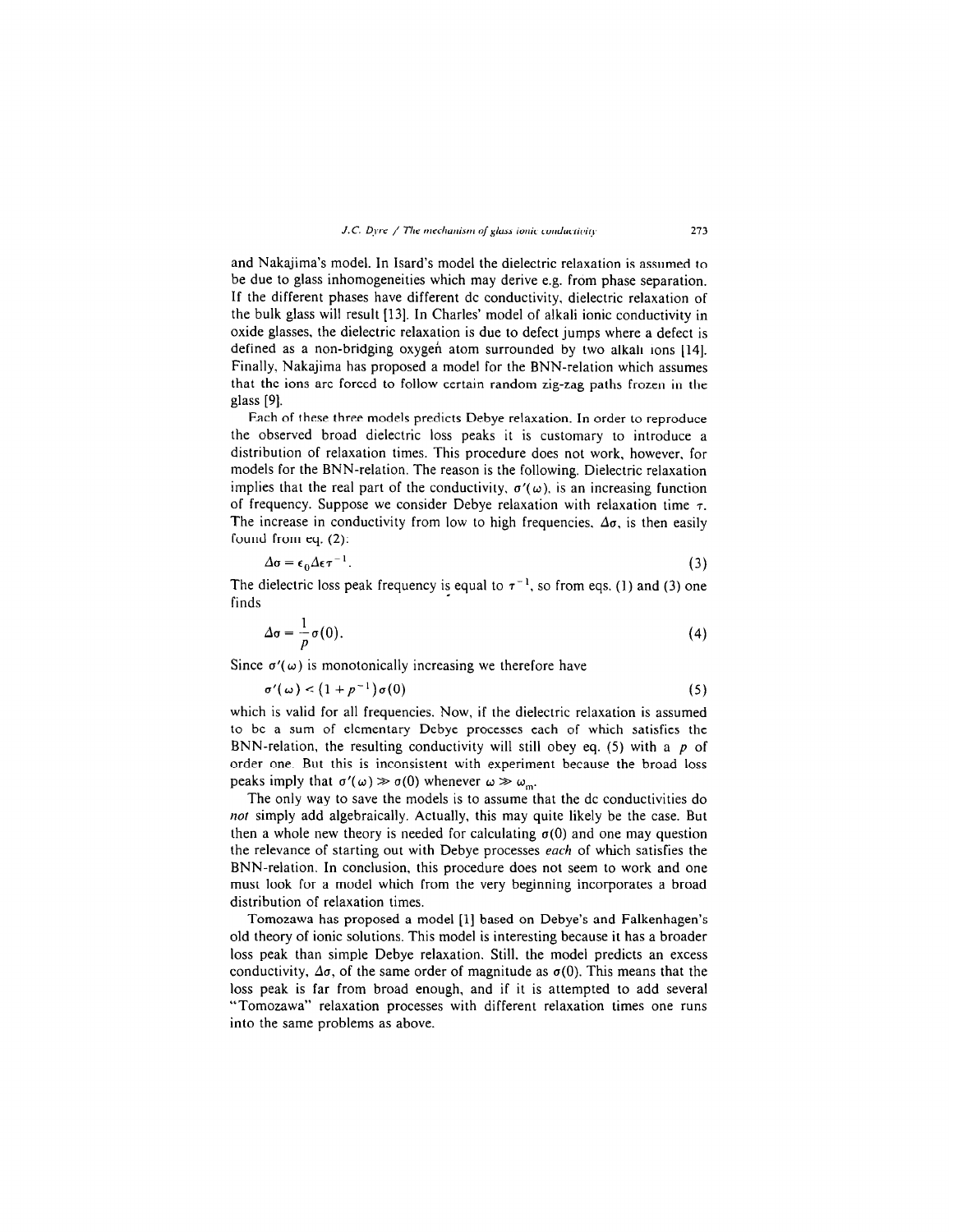A model which predicts a very broad dielectric loss peak is Doremus' model which is based on the space charge mechanism [5]. This model has  $\epsilon''(\omega) \propto$  $\omega^{-1/2}$  as  $\omega \rightarrow \infty$  and a loss peak frequency which is related to the dc conductivity. However, because of the very nature of the model, the magnitude of the dielectric loss depends on sample dimensions while the BNN-relation is a true bulk property. Therefore, Doremus' model can not explain the BNN-relation [l].

Stevels' and Taylor's "random potential energy model" [2,12] is the oldest model. In the next section it will be shown that this model is able to explain both the BNN-relation and the broad loss peaks.

### 3. The random potential energy model

In this model it is assumed that the ions feel a more or less random potential energy deriving from the random network structure of the glass. An ion spends most time at potential energy minima, but occasionally it gains energy by thermal fluctuations to pass the energy barrier which separates adjacent potential energy minima. The ion jump frequency,  $\gamma$ , depends on the energy barrier,  $\Delta E$ , as

$$
\gamma = \gamma_0 \exp(-\Delta E / kT), \tag{6}
$$

where  $\gamma_0$  is the attempt frequency (usually  $\approx 10^{12}$  Hz), k is the Boltzmann constant and  $T$  is the temperature. Because of the randomness of the potential energy surface all energy barriers are equally likely, so from eq. (6) it is concluded that the jump frequency probability distribution,  $p(\gamma)$ , varies as  $\gamma^{-1}$ . If the ions can jump to more that one nearest-neighbour energy minimum, the resulting  $p(\gamma)$  changes only insignificantly from  $\gamma^{-1}$  [15]. The present treatment of Stevels' and Taylor's model is based on this simple jump frequency probability distribution. In normalized form it is given by

$$
p(\gamma) = \frac{1}{\ln \lambda} \frac{1}{\gamma}, \quad \gamma_{\min} < \gamma < \gamma_{\max}
$$
 (7)

where two cut-off's, y, and y, have been introduced, and  $X = y$ The existence of  $\sim$  in real glasses is obvious: if  $\sim$  0 a zero de conductivity results. On the other hand, experimentally there is no sign of any maximum jump frequency so  $\gamma_{\text{max}}$  should be put equal to  $\gamma_0$ . In order to calculate  $\sigma(\omega)$  we use the CTRW approximation in which the conductivity is given [17,21] by

$$
\sigma(\omega) = K \left[ -i\omega + \left\langle \frac{1}{\gamma + i\omega} \right\rangle^{-1} \right],\tag{8}
$$

where  $K$  is a constant (depending on charge carrier concentration, average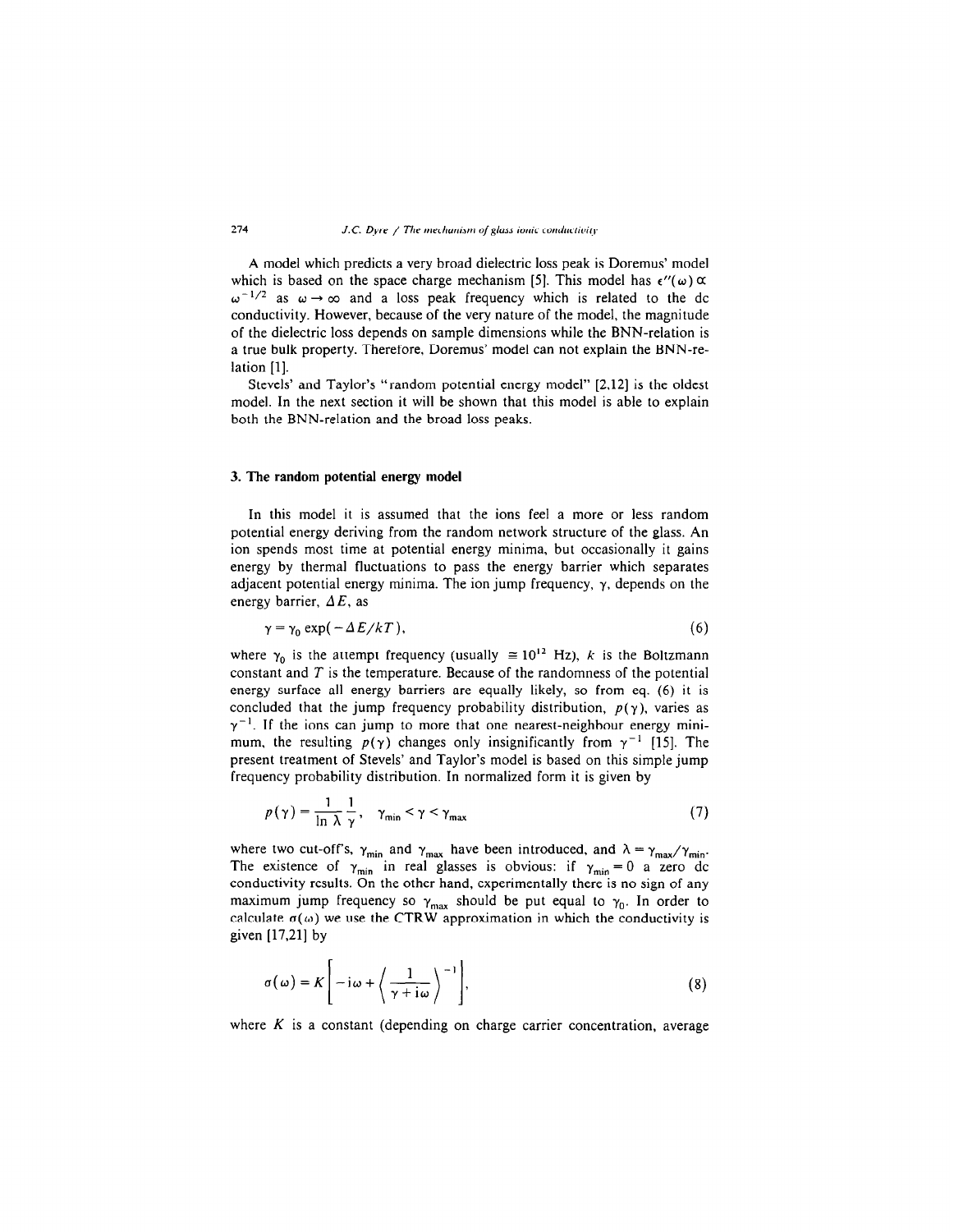jump distance, temperature, etc), and  $\langle \ \rangle$  denotes the average over the jump frequency probability distribution. Calculating this average one finds

$$
\sigma(\omega) = K \left[ -i\omega + \frac{\ln \lambda i\omega}{\ln \left( \frac{1 + i\omega/\gamma_{\min}}{1 + i\omega/\gamma_0} \right)} \right].
$$
\n(9)

The limit of interest in experiments is when  $\omega \ll \gamma_0$  and  $\gamma_{\min} \ll \gamma_0$ . In this case the second term dominates and we get

$$
\sigma(\omega) = \frac{K \ln \lambda i\omega}{\ln(1 + i\omega/\gamma_{\min})}.
$$
 (10)

Expressing K In  $\lambda$  in terms of the dc conductivity we finally find [15,16]

$$
\sigma(\omega) = \sigma(0) \frac{i\omega\tau}{\ln(1 + i\omega\tau)},
$$
\n(11)

where

$$
\tau = \gamma_{\min}^{-1}.\tag{12}
$$

Equation (11) does not, of course, include the contribution to the conductivity from the high-frequency dielectric constant  $\epsilon_{\infty}$ . Substituting now eq. (11) into eq. (2) we get

$$
\epsilon_0 \Delta \epsilon = \frac{1}{2} \sigma(0) \tau, \tag{13}
$$



Fig. 2. Model prediction for the dielectric loss (full curve) and experimental data from a typical sodium-silicate glass (data taken from ref. [4]). The dashed curve is the Debye dielectric loss peak.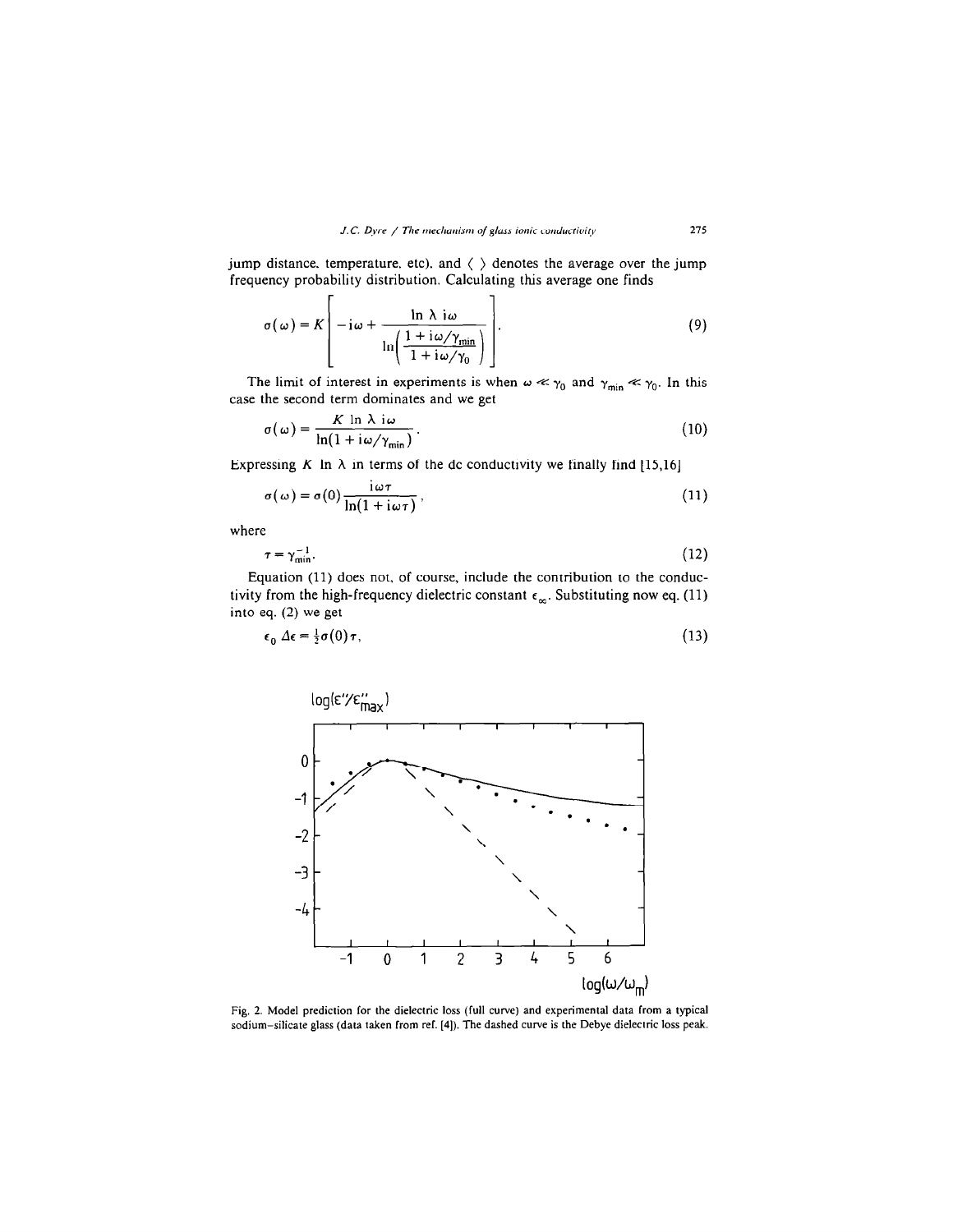and for the dielectric loss

$$
\epsilon''(\omega) = 2 \Delta \epsilon \left[ \frac{\arctan(\omega \tau)}{\left( \ln \sqrt{1 + (\omega \tau)^2} \right)^2 + (\arctan(\omega \tau))^2} - \frac{1}{\omega \tau} \right].
$$
 (14)

From eq. (14) the loss peak frequency can easily be determined numerically. It is given by  $\omega_{m} \tau = 4.71$  which corresponds to a *p*-value of the BNN-relation of

$$
p = 0.42.\tag{15}
$$

Since 0.42 is a numerical constant of order one, the BNN-relation is satisfied by the random potential energy model.

The model predicts a very broad dielectric loss peak as is clear from fig. 2. In this figure the model prediction is compared to experimental data from a typical sodium-silicate glass. There is a qualitative agreement between theory and experiment.

## 4. Discussion

The derivation of eq. (11) makes use of a number of simplifying assumptions: (1) All ion-ion interactions are ignored, (2) all energy barriers are assumed to be equally likely in the interval from zero to a sharply defined maximum energy barrier, and (3) the model is solved within the CTRW approximation which is the simplest possible non-trivial mean-field approximation for calculating  $\sigma(\omega)$  in random media. The validity of these approximations will not be critically examined here. One point is perhaps worth noting. The present use of the CTRW approximation is formally equivalent to the electric modulus approach of Macedo, Moynihan and Bose [18]. The physical interpretation of this analogy is not quite clear at present [16.19]. One



Fig. 5. Equivalent encurr of the CTKW approximation in the  $r_0 \rightarrow \infty$  mint (reproduced from re [16]). The circuit was suggested by Macedo, Moynihan and Bose in their electric modulus approach towards glass ionic conductivity [18]. The case which gives eq. (11) corresponds to the resistance probability distribution  $p(R_n) \propto R_n^{-1}$ . This distribution is logarithmic just as the ordinary resistance scale so in this case it is easy to actually build the electrical equivalent circuit in the laboratory.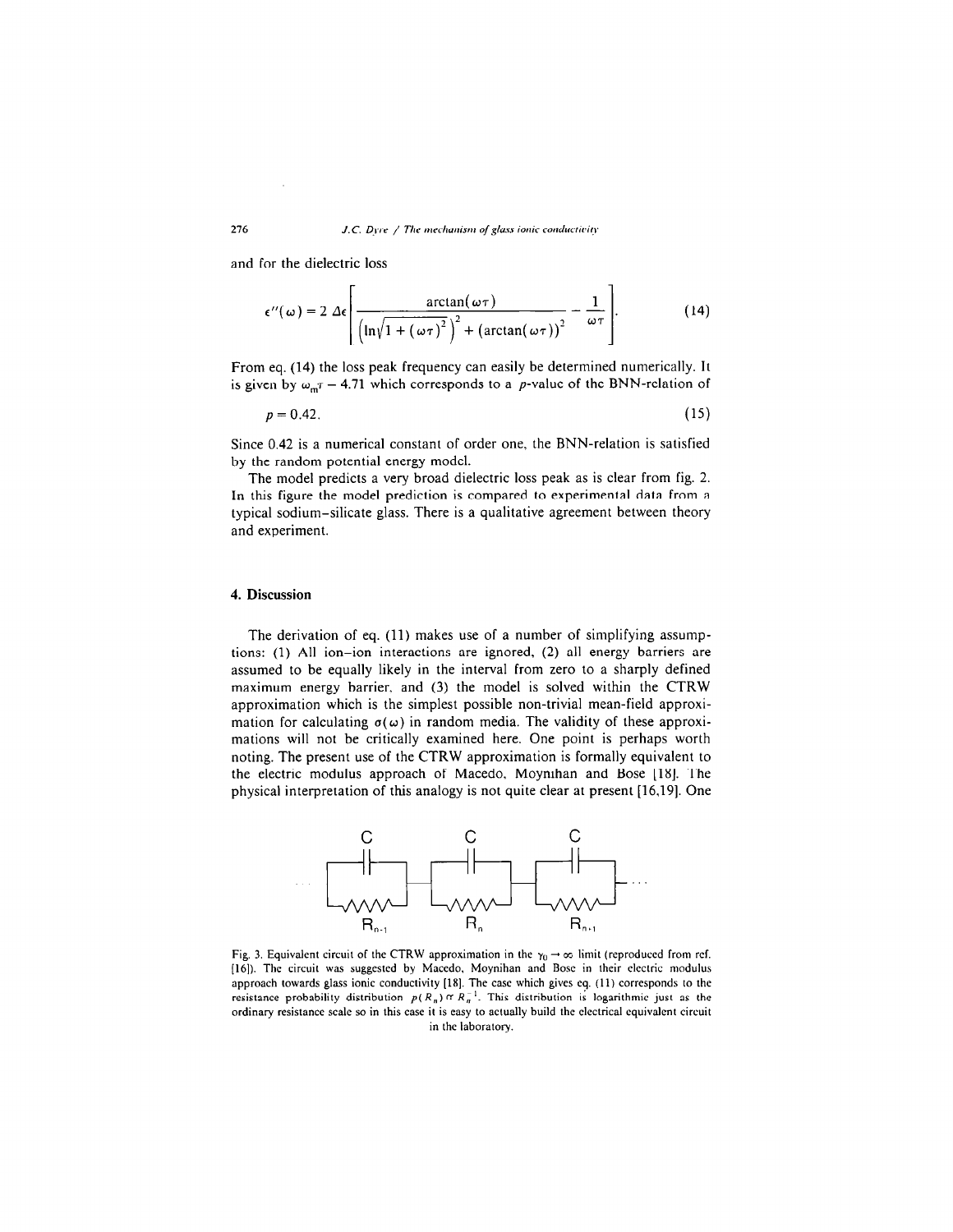possibility is that the electrical equivalent circuit of ref. [18] (shown in fig. 3) reflects a onedimensional character for conduction processes in glasses [I9]. Usually, however, the electric modulus approach is regarded as the relevant description when *inhomogeneities* are present, i.e. as a generalization of Isard's model [16,18]. Note that because of the analogy to the CTRW, if the inhomogeneities have dc conductivities with a probability distribution  $p(\sigma(0))$  $\alpha \sigma(0)^{-1}$ , the bulk frequency-dependent conductivity is again given by eq. (11). We thus reach the interesting conclusion that as regards electrical properties, the random potential energy model is indistinguishable from a generalized Isard model.

For a number of years it has been thought that the random-potential energy model, while appealing, cannot possibly be correct [1.6]. The BNN-relation implies that the activation energies of  $\sigma(0)$  and  $\omega_m$  are equal, and this has been interpreted as implying that the ac conductivity must be due to ion jumps with the same activation energy as the dc conductivity. The argument is incorrect, however. As is clear from the preceding section, while the activation energy of  $\sigma(0)$  is certainly equal to that of  $\gamma_{\text{min}}$  ( $\alpha \omega_{\text{m}}$ ), there is absolutely no problem with having larger jump frequencies involved in the conduction process, corresponding to smaller energy barriers. Another common objection to Stevels' and Taylor's model is- that no model based on a distribution of energy barriers can predict a loss peak with a temperature-independent shape. This is wrong; in the present model the dielectric loss is given by eq. (14) for all temperatures and therefore the shape of the loss peak in a log-log plot indeed is temperature-independent.

Glass ionic conductivity data are often presented in terms of the dielectric loss when the frequency dependence is discussed. However, because dc conductivity and dielectric loss are both due to ionic motion, the subtraction of  $\sigma(0)$  in eq. (2) has little physical justification. Certainly, dc conductivity and dielectric loss are distinguishable from a macroscopic point of view: The dielectric loss contributes to the dielectric polarization which displacements are recoverable on removal of the field in contrast to the dc conductivity displacements. But this fact does not have a simple microscopic interpretation. Specifically, in the random potential energy model (and in real glasses, too!) it is impossible to tell which ion jumps contribute to the dielectric polarization and which contribute to the dc conductivity. This dilemma is old and well-known. It derives from the fact that it is not possible to distinguish between bound and free charges in ac electric fields [20].

Because the subtraction of  $\sigma(0)$  in the definition of the dielectric loss is unphysical in the sense of having no microscopic justification, experimental data should, in the author's opinion, preferably be presented in terms of the real part of the conductivity. As an example, in fig. 4 the data of fig. 2 are shown together with model predictions (eq. (11)). A number of important features of glass ionic conductivity become immediately clear when data are presented this way. The characteristic frequency which marks the onset of ac conductivity is just the dielectric loss peak frequency. On a time-scale larger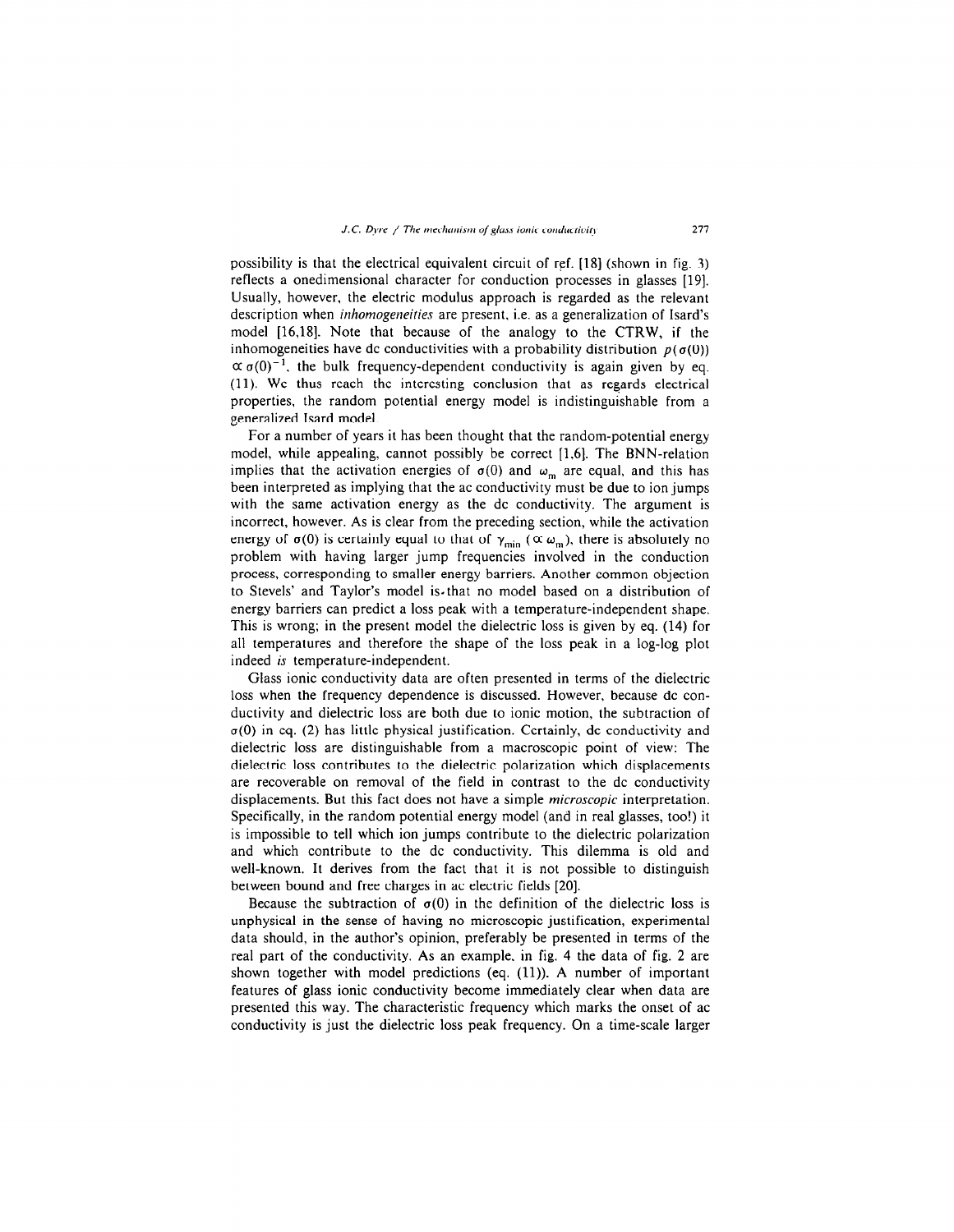

Fig. 4. Model prediction for the real part of the conductivity (full curve) and the experimental data of fig. 2. For the data points, the conductivity has been calculated assuming  $p = 1$  in the BNN-relation and utilizing the Kramers-Kronig relation for calculating  $\Delta \epsilon$  (=3.7. $\epsilon_{\text{max}}'$ ). The characteristic time  $\tau$  is a fitting parameter for the data points in this figure.

than  $\omega_m^{-1}$ ,  $\sigma(\omega)$  is frequency-independent so the glass "looks" homogeneous to the ions. On a time scale smaller than  $\omega_m^{-1}$ ,  $\sigma(\omega)$  is strongly frequency-dependent. The obvious physical interpretation is that  $\omega_m$  is the *minimum* ion jump frequency; then many jumps must be involved for times  $\gg \omega_m^{-1}$ . In order to account for the strong increase of  $\sigma'(\omega)$  for  $\omega > \omega_m$ , jump frequencies much larger than  $\ldots$  must however also be present in the glass. The readem potential  $\omega_m$  mode now over also see product in the gass. The rangement potential energy model has exactly these features. In this model a wide range of jump frequencies is present, deriving from a range of activation energies.

The spread in activation energies in Stevels' and Taylor? model is not an arbitrary postulate. On the contrary, it is a simple fact which follows immediately when experiments are presented in terms of the frequency-dependent conductivity in a log-log plot as in fig. 4 but without the normalization. The shape of the conductivity curve is always temperature-independent. The shape of the conductivity curve is always temperature independent. persuade of the proto-relation, when the temperature enanges the conductivity carve is simply displaced in the direction  $\pm$  to the positive  $\lambda$ - and y-axis. It is now clear by inspection that the ac conductivity indeed has a smaller activation energy than the dc conductivity. And from the curvature of the conductivity curve it can be concluded that actually a whole range of activation energies must be involved. Thus, the experimental facts themselves apparently force one to adopt Stevels' and Taylor's approach and base the theory of glass ionic conductivity on a distribution of energy barriers.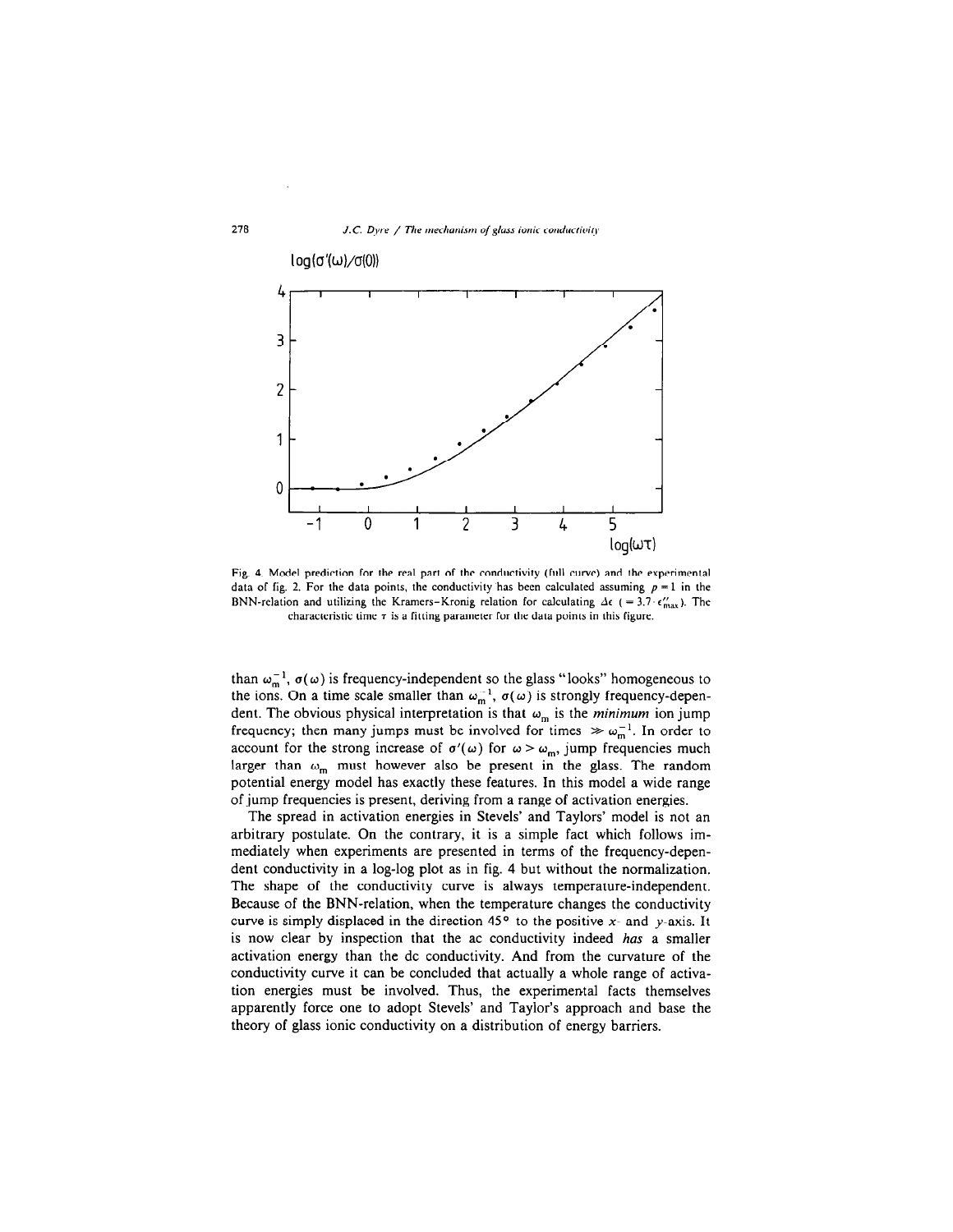### 5. Conclusions

Most current models of glass ionic conductivity cannot explain both the BNN-relation and the observed broad dielectric loss peaks. On the other hand, the random potential energy model is rather successful. This model involves no ad hoc assumptions and we believe it captures the essential physics of glass ionic conductivity. The model is based on a fact which can be deduced directly from experiment when presented in terms of the frequency-dependent conductivity, namely the existence of a distribution of energy barriers. The BNN-relation is satisfied by the model. Here, the relation is nothing but the statement that the dc conductivity is proportional to the minimum ion jump frequency. This proportionality is by no means surprising because the jump frequency distribution eq. (7) strongly emphasizes the smallest jump frequencies which are also the most important for  $\sigma(0)$  because they partially act as traps. In addition to the BNN-relation, the model also reproduces the observed broad asymmetric loss peaks, the temperature independence of the loss peak shape, and the almost frequency-independent dielectric loss as  $\omega \rightarrow \infty$ . These are all well-known characteristics of glass ionic conductivity [1,4]. The quantitative model predictions are not entirely successful, though (figs. 2 and 4). This is undoubtedly because it is too simple to regard all energy barriers as equally likely. Refinements of the model must make use of a more realistic energy barrier distribution. Admittedly, this introduces a temperature dependence into the loss peak shape, but in many cases the effect is only weak and still consistent with experiment. The real challenge for the future is to make a coherent theory in which the energy barrier distribution is correlated to the glass structure and conditions of glass formation.

## References

- [l] M. Tomozawa, in: Treatise on Materials Science and Technology, Vol. 12. ed. M. Tomozawa (Academic Press, New York, 1977) p. 283.
- (21 J.M. Stevels. in: Handbuch der Physik, Vol. 20. ed. S. Fliigge (Springer, Berlin, 1957) p. 350.
- [3] K. Hughes and J.O. Isard, in: Physics of Electrolytes, Vol. 1, ed. J.H. Hladik (Academic Press, New York. 1972) p. 351.
- [4] A.E. Owen, J. Non-Cryst. Solids 25 (1977) 372.
- [5] R.H. Doremus, Glass Science (Wiley, New York. 1973).
- [6] D. Ravaine and J.L. Souquet, in: Solid Electrolytes, eds. P. Hagenmuller and W. Van Go01 (Academic Press, New York, 1978) p. 277.  $\frac{1}{2}$  K. Radio and R. Participation Academy. Proc. Indian Academy. Sci.
- [8] J.L. Barton. Verres RCfr. 20 (1966) 328.
- $[9]$  J.L. Barton, Vertes Kert, Z0 (1900) J.26.
- *i.* Academic, *m.*  $\mu$  M. Acad. Sol.).
- [LO] H. Frannkawa, J. Fron-Cryst. Sonus To  $(1975)$
- [11] H.E. Taylor, Trans. Farad. Soc. 52 (1956) 873.
- [12] H.E. Taylor, J. Soc. Glass Technol. 41 (1957) 350T.
- [13] J.O. Isard, Proc. Inst. Elec. Eng. Suppl. 22, 109 (Part B) (1962) 440. [14] R.J. Charles, J. Appl. Phys. 32 (1961) 1115.
-